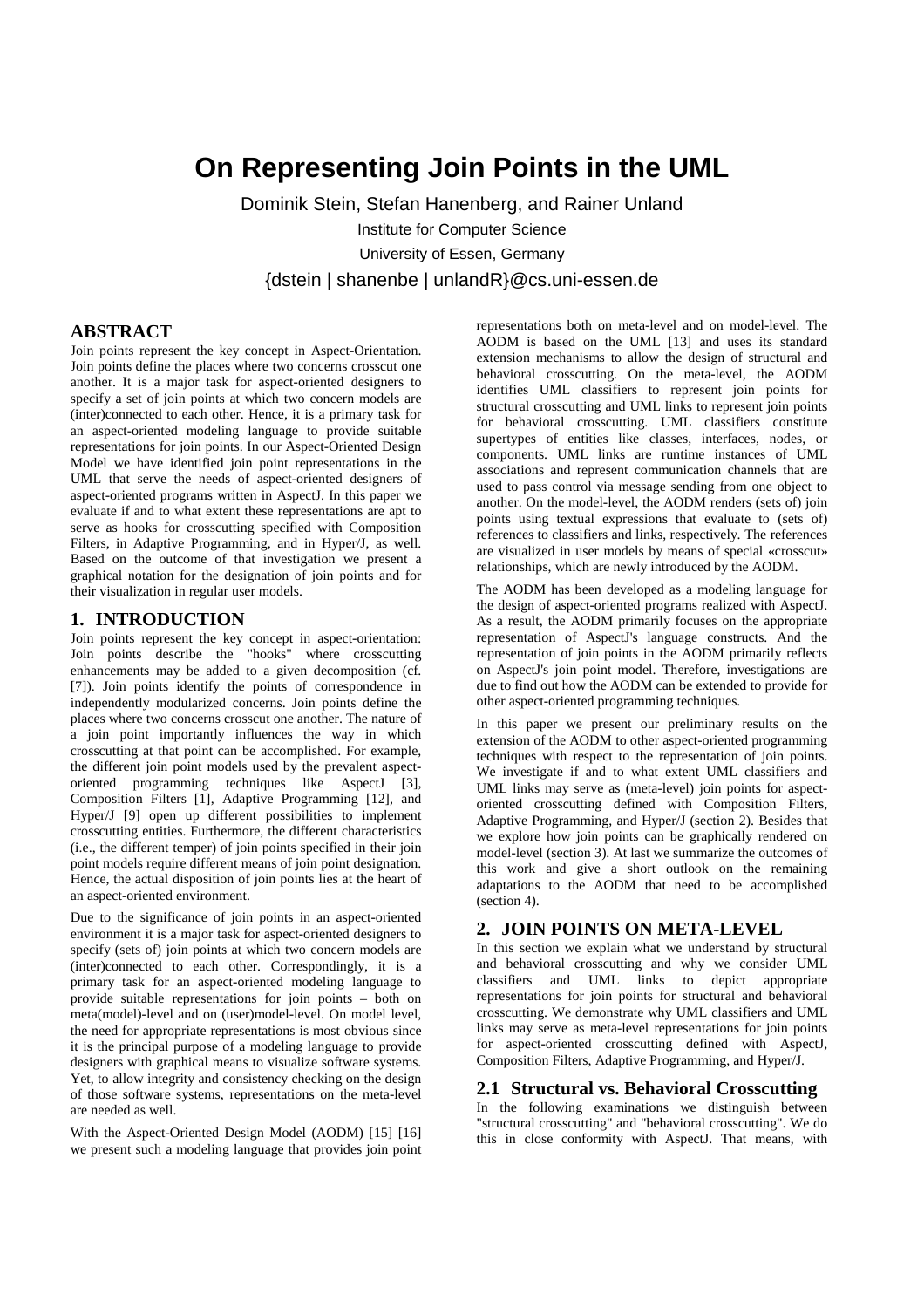

**Figure 1. Simple Runtime Object Call Graph (cf. [8])**



**Figure 2. UML Sequence Interaction Diagram**

"structural crosscutting" we refer to crosscutting that affects the type structure of a given model, e.g., the interfaces of classifiers, or their relationships. We identify structural crosscutting to apply to some spatial location (where?) in a class hierarchy. Therefore, we take UML classifiers as hooks for structural crosscutting. In contrast to this we use the term "behavioral crosscutting" to refer to crosscutting that affects the (existing) behavior of a classifier. Behavioral crosscutting applies to some point in time (i.e., at runtime) (when?). We take UML links as hooks for behavioral crosscutting because they demarcate fixed points that are repeatedly passed during runtime. Note that in the case of structural crosscutting the element serving as hook for crosscutting coincides with the element being affected by crosscutting (i.e., it is a UML classifier). Behavioral crosscutting, in contrast to this, hooks on to links; however, it does not affect the link. Rather, it affects the (inter)action being performed over that link.

Hence, for example, we consider a method being added to a classifier by a crosscutting concern to be structural crosscutting because the addition of a method affects the interface of the classifier rather than its (existing) behavior. That is, the method constitutes a new service, however, it does not crosscut an existing one.

#### **2.2 Join Points in AspectJ**

*Aspect-Oriented Programming* [11] with *AspectJ* [3] is used to specify both structural and behavioral crosscutting. Structural crosscutting is specified by means of "introductions" that change "the type structure of a program, by adding to or extending interfaces and classes with new fields, constructors, or methods" [2]. Hence, structural crosscutting in AspectJ applies to interfaces and classes. In the UML meta-model, interfaces and classes are modeled as

subtypes of UML classifiers. Therefore, we think it is proper to hook on structural crosscutting defined in AspectJ to classifiers in UML models. And thus, we consider it eligible to use UML classifiers to represent AspectJ' s join points for structural crosscutting in the UML.

Behavioral crosscutting in AspectJ is specified by special kinds of methods (i.e., pieces of "advice") that execute at "well-defined point in the program flow" [2]. These welldefined points "can be considered as nodes in a simple runtime object call graph" [10]. In the UML, these nodes are depicted as UML links in UML interaction diagrams. For example, Figure 1 and Figure 2 demonstrate how an object call graph (taken from the AspectJ Tutorial [8]) can be transformed into a UML interaction diagram. In the interaction diagram, links denote the "well-defined points" at which behavioral crosscutting is performed. The diagram demonstrates how behavioral crosscutting defined in AspectJ programs hooks on to links in UML models. Therefore, we consider it eligible to use UML links to represent AspectJ' s join points for behavioral crosscutting in the UML.

#### **2.3 Join Points in Composition Filters**

*Composition Filters* [1] are used to specify behavioral crosscutting (in the sense specified in subsection 2.1). That is because Composition Filters "are defined as functions, which manipulate messages received and sent by objects" [4]. In the UML, messages are depicted in interaction diagrams. And as mentioned before, links are used to communicate these



**Figure 3. The Composition Filters Object Model (cf. [5])**



**Figure 4. UML Collaboration Interaction Diagram**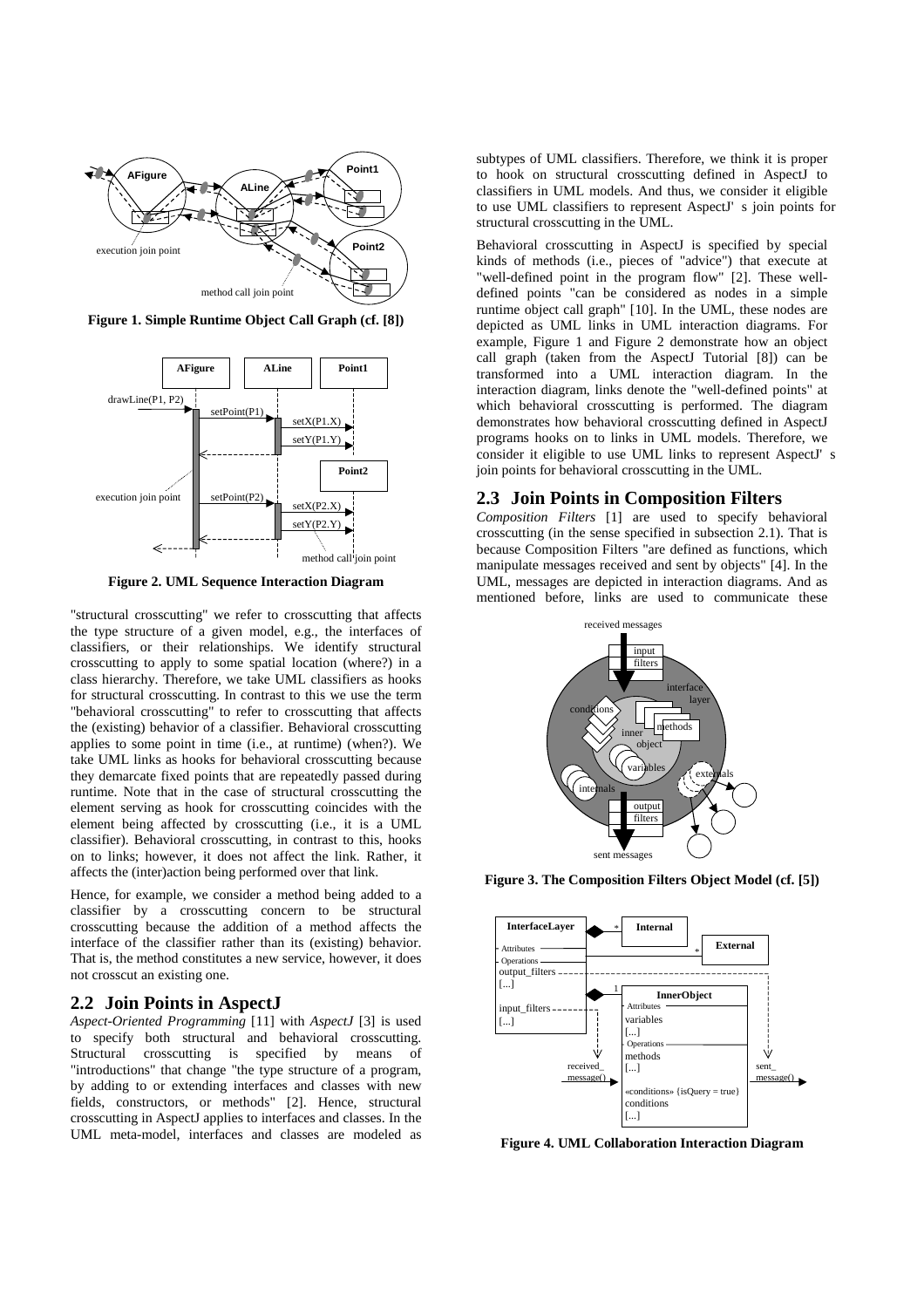messages from one object to another. In general, no message can be sent from one object to another in UML models, if there is no link connecting these objects. So, just like behavioral crosscutting in Aspect-Oriented Programming with AspectJ, behavioral crosscutting defined with Composition Filters hooks on to links in UML models. And correspondingly, we consider UML links eligible to represent join points for behavioral crosscutting defined by Composition Filters.

Figure 3 and Figure 4 demonstrate how the Composition Filters Object Model [5] can be represented by an UML interaction diagram. Note in Figure 4 how the input and output filter methods are hooked on to the link transmitting the received and sent messages (respectively).

#### **2.4 Join Points in Adaptive Programming**

*Adaptive Programming* [12] with "adaptive methods" is used to implement collaborative behavior between interrelated classes without hard-coding their relationships. Adaptive methods hook on to join points that are thought of "as nodes or edges in some graph" [7]. The join points are succinctly specified by means of a general traversal strategy, which can be applied to a particular user graph such as "a dynamic call graph (a UML interaction diagram), a class graph (a UML class diagram), an object graph (a UML object diagram)" [7]. Each node (i.e., each join point) in such a graph is supplemented with a so-called "visitor method". These visitor methods represent helper methods, which collaboratively realize the behavior specified by the adaptive method.

While we clearly recognize that the main objective of an adaptive method in Adaptive Programming is to specify collaborative behavior of interconnected classes, we identify crosscutting in Adaptive Programming to be a kind of structural crosscutting (in the sense stated in subsection 2.1). We do this because we observe that the propagation of the visitor methods along the traversal strategies in fact alters interfaces of classifiers rather than (existing) behavior (or services) of those classifiers. This means for a UML model, visitor methods hook on to classifiers. Therefore, we consider UML classifiers eligible to represent hooks for structural crosscutting defined in Adaptive Programming.



**Figure 5. Traversal Strategy Propagation Graph (cf. [12])** **Figure 6. UML Class Diagram**

j

For example, Figure 5 and Figure 6 demonstrate what a possible propagation graph for a given traversal strategy (taken from [12]) could look like in a UML model and how the propagation of an adaptive method along this graph can be represented.

#### **2.5 Join Points in Hyper/J**

At last we examine to what extent UML classifiers and UML links in a UML model may serve as hooks for crosscutting implemented with *Hyper/J* [9]. To do so, we regard a special case of model composition with Hyper/J, which compares to the model composition of other aspect-oriented programming techniques. Afterwards, we contemplate the general case.

Generally, Hyper/J can be used to implement structural and behavioral crosscutting just as in other aspect-oriented programming techniques. In [14] Ossher and Tarr point out, though, that there is "a key difference between MDSOC with Hyper/J and AOP as described in the literature [11] and exemplified by AspectJ [10]" in "that AspectJ supports augmentation of a single model, whereas Hyper/J supports integration of multiple models." Note in that regard, that we observe Composition Filters and Adaptive Programming, as well, to support the augmentation of a single model (likewise to AspectJ) rather than an integration of multiple models (as promoted by Hyper/J). To help us understand the parallels of Hyper/J to the other aspect-oriented programming techniques, we imitate the "augmentation" process of the latter in the former and think of a composition of two models as an insertion of one ("aspect") model into the other ("base") model (i.e., we use merge integration strategies and assume that no conflicts need to be reconciled and no elements need to be renamed or retyped).

In Hyper/J, crosscutting hooks on join points that "include classes, interfaces, methods, and member variables" [7]. These join points delineate points of correspondence between two (or more) separate models. They are related by means of composition relationships, which specify further details on the exact composition. We identify crosscutting in Hyper/J (with one exception described later) to be a kind of structural crosscutting (in the sense defined in subsection 2.1) because we recognize that Hyper/J' s primarily concern is to integrate type hierarchies (cf. "Hyper/J allows a developer to compose a collection of separate models, [...] each [...] implementing a (partial) class hierarchy" 1 [14]). We observe that composition rules connect to (spatial) locations in type hierarchies (rather than instants in the execution of a program). That is, composition rules render overlapping parts in type hierarchies. Figure 7, for example, depicts two independent concern models (taken from [14]) that are related by composition relationships (not all are shown) that designate corresponding elements in both models.

In our scenario described above we may abstract from composition rules that connect member attributes or member operations not implemented in the "aspect" model. We observe that these composition relationships exist solely due

<sup>1</sup> full citation: "Hyper/J allows a developer to compose a collection of separate models, called hyperslices, each encapsulating a concern by defining and implementing a (partial) class hierarchy appropriate for that concern." [14]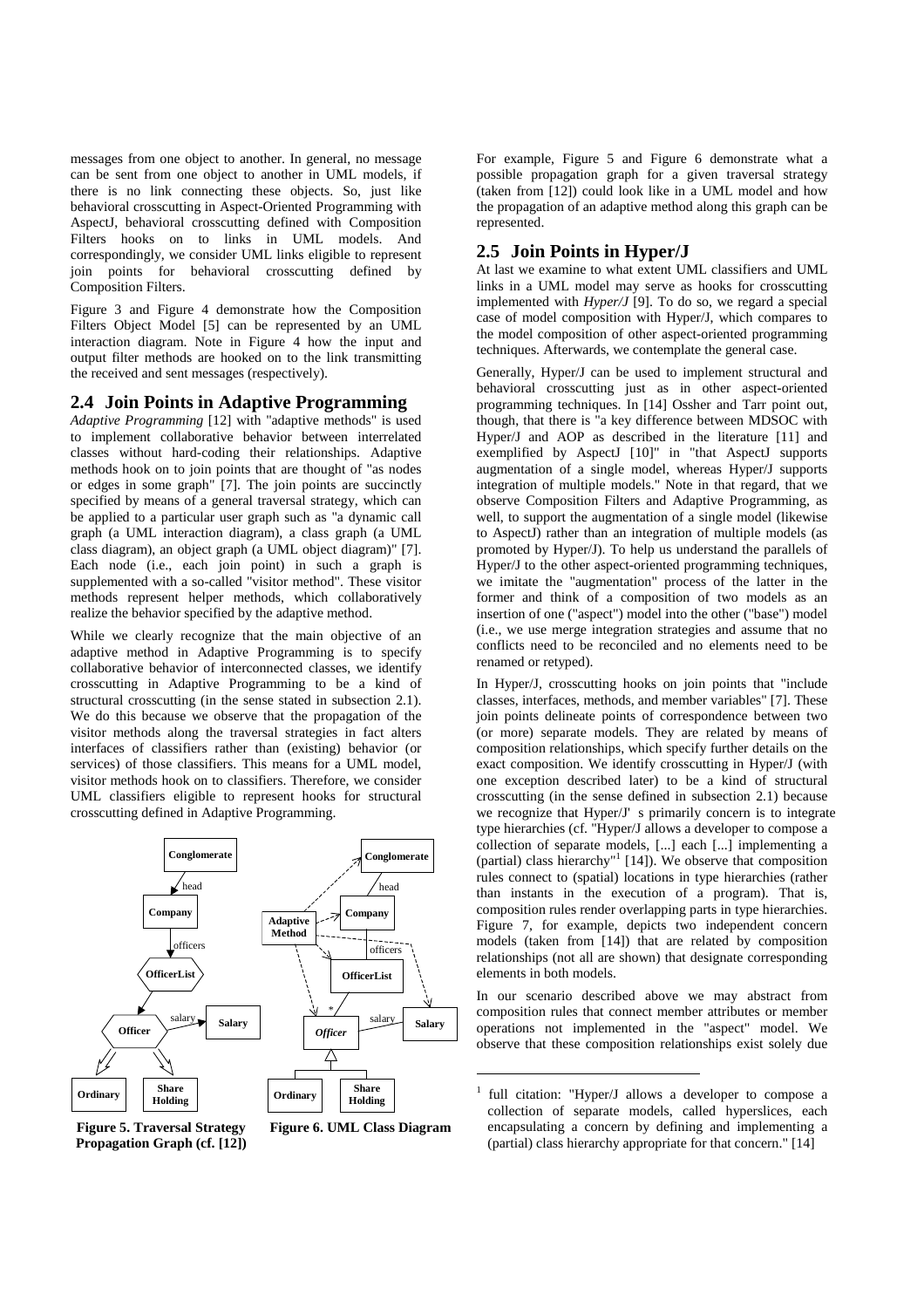

**Figure 7. Composition Relationships between Two Distinct Concern Models (cf. [14]) represented as UML Class Diagrams**

to Hyper/J' s "declarative completeness" equirement  $[17]$ , which means that each type hierarchy must declare every member attribute and every member operation that it refers to. We recognize that none of these attributes and operations will be injected into the "base" model during composition – because they are already present. Only those attributes and operations that are not attached to a composition relationship (and thus do not represent join points) will be inserted. So, in our scenario described above we can abstract from "method" join points and "member variable" join points – ending up with "class" and "interface" join points as the major hooks for structural crosscutting in Hyper/J. As mentioned before, in the UML meta-model, classes and interfaces represent subtypes of UML classifiers. So, structural crosscutting on classes and interfaces defined in Hyper/J hooks on to classifiers in UML models. Therefore, we think UML classifiers represent suitable join points for structural crosscutting defined in Hyper/J.

Special regards must be given to composition rules that relate member operations implemented in both the "aspect" and the "base" model. Such composition rules express behavioral crosscutting in Hyper/J (in the sense stated in subsection 2.1). Behavioral crosscutting in Hyper/J is specified on method level, i.e., methods are considered atomic. Therefore, specifying behavioral crosscutting in Hyper/J principally means specifying the order in which corresponding methods are to be invoked. In the UML, method invocations are represented as call messages, which are communicated over links. So, just like behavioral crosscutting in Aspect-Oriented Programming or with Composition Filters, behavioral crosscutting defined in Hyper/J hooks on to links in UML models. Therefore, we consider UML links eligible to represent join points for behavioral crosscutting defined in Hyper/J.

In conclusion, interpreting the composition of two models in Hyper/J as an insertion of one ("aspect") model into the other ("base") model helped us to recognize that UML classifiers and UML links in a UML model represent eligible hooks for crosscutting implemented with Hyper/J. However, these hooks do not prove to be sufficient to express all possible integration

strategies of Hyper/J in UML models. We also need to represent method and attribute join points for the general case where we cannot abstract from method and attribute correspondence relationships.

We relate the reason of the need for such representations to the fact that in Hyper/J developers are concerned with the composition process of "declaratively complete" models itself, while in other aspect-oriented programming techniques weaving is a pre-defined process<br>executed on known models. Hyper/J executed on known models. Hyper/J programmers need to declare everything to which they refer, while programmers using other aspectoriented programming techniques reference directly to the used elements. For that reason the former need to explicitly designate corresponding elements, while the latter rely on the implicit correspondence relationships implemented by their compilers and weavers.

Clarke [6] presents a powerful approach that focuses on the specification of such explicit correspondence (and detailed composition) relationships on the design level. The approach provides representational means to designate attribute and operation join points. Our AODM, on the contrary, realizes implicit correspondence as it is found in AspectJ by means of parameterization (using template parameter or operation parameters, respectively; see [15] [16] for further details). It does not provide for the design of relationships between corresponding attribute and operation join points.

#### **3. JOIN POINTS ON MODEL-LEVEL**

As an important outcome of the last section we identified UML classifiers and UML links to be appropriate meta-level representations for join points in AspectJ, Composition Filters, Adaptive Programming, and Hyper/J. However, identifying join points on the meta-level is only half of the story. Designers must also be provided with graphical means to identify join points on model-level. These means ought to serve the design of any aspect-oriented programming technique. That means in particular, we need modeling facilities to graphically represent pointcuts in AspectJ, messages for Composition Filters, traversal strategies in Adaptive Programming, and composition relationships in Hyper/J. In our AODM, we use a (specifically introduced) «crosscut» relationship to point to the locations where a crosscutting element of an "aspect" model crosscuts an element of a "base" model. Figure 4 and Figure 6 give a basic idea of how this relationship looks like.

Using a relationship to indicate the locations where an "aspect" element crosscuts a "base" element (i.e., to express crosscutting between an "aspect" element and a "base" element) appears to be quite befitting at the first glance. At the second glance, however, the approach proves to be suitable only for the visualization of «crosscut» relationships between a small number of "aspect" and "base" elements. As soon as we need to display *all* crosscutting relationships in a design model, the model is likely to become cluttered and sprawling. To overcome this tangle we suggest the use of separate modeling means for the *designation* of points of crosscutting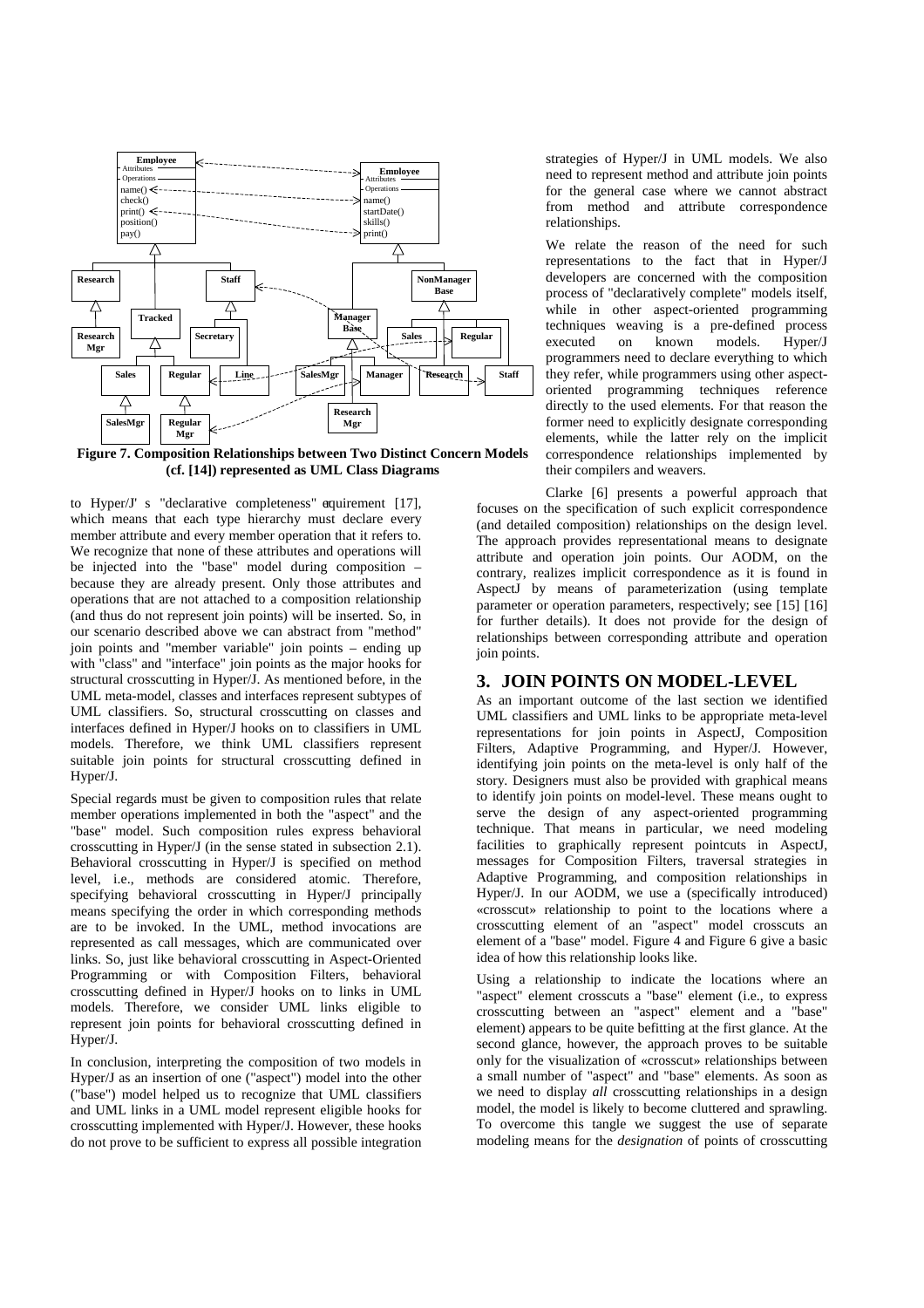

**Figure 8. Join Point Designation Diagram**



**Figure 9. Join Point Indication Diagram**

in "aspect" models on the one hand and for the *indication* of those points in "base" models on the other hand. In the following we present solutions for the separate designation and indication of join points in user models.

#### **3.1 Designating Join Points**

For the graphical designation of join points, we propose to use special "join point designation diagrams" that basically represent UML collaborations. In these diagrams, join points (i.e., classifiers in the case of structural crosscutting and links in the case of behavioral crosscutting; cf. section 2) are indicated as special «join point» stereotypes.

Figure 8 demonstrates, for example, how a set of join points for behavioral crosscutting (i.e., links) is specified. The left part of the collaboration outlines some requirements on the structural environment of links belonging to the designated set of join points. The right part shows two interactions that designate the messages that must be transmitted over those links. Each interaction designates a different (i.e., alternative) link at which crosscutting is to take place (denoted by the {or} relationship).

The upper interaction designates links that connect instances of SomeAssociated-Type to instances of CrosscutType and that are used to transmit a call message to invoke a CrosscutOp operation on a CrosscutType instance to be a join point. The CrosscutType instances and the CrosscutOp operations are designated by means of textual pattern expressions specified in special base tags. The base tags are specified in a template parameter box to avoid distractions inside the collaboration. The lower interaction designates links that connect instances of SomeAssociatedType to instances of CrosscutType and that are used to transmit a call message to invoke the (inherited) superOp operation on a CrosscutType instance. The call message needs to be transmitted in the execution context of an op1 operation invoked on a SomeAssociatedType instance.

In the left part, the collaboration declares structural requirements that must be met by a link to be appended to the set of join points. For instance, CrosscutTypes are required to be subtypes of SomeSuperType and to have at least two associations to instances of SomeAssociatedType (the disconnected generalization relationship between CrosscutType and SomeSuperType indicates that the former does not necessarily have to be a direct child of the latter). The supertype SomeSuperType is required to provide a superOp operation, which is inherited to the CrosscutTypes. Instances of SomeAssociatedType are required to provide an op1 operation. The CrosscutTypes themselves are demanded to feature an attribute att1 and two

operations op2 and op3.

Join points for structural crosscutting can be specified by collaboration diagrams, too. In that case, the collaboration only shows structural requirements and does not contain interaction diagrams. Join points are designated in the structural description by marking classifiers with the «join point» stereotype.

#### **3.2 Indicating Crosscut Elements**

After we found suitable representational means for the designation of join points we now look for lucid means to indicate join points in "base" models. To do so, we propose the use of special "join point indication diagrams" that describe a particular view (or projection) on a given user model. The view comprises only those model elements being affected by a particular set of join points (defined by a "join point designation diagram").

Figure 9, for example, demonstrates what a "join point indication diagram" for the set of join points defined by the "join point designation diagram" depicted in Figure 8 could